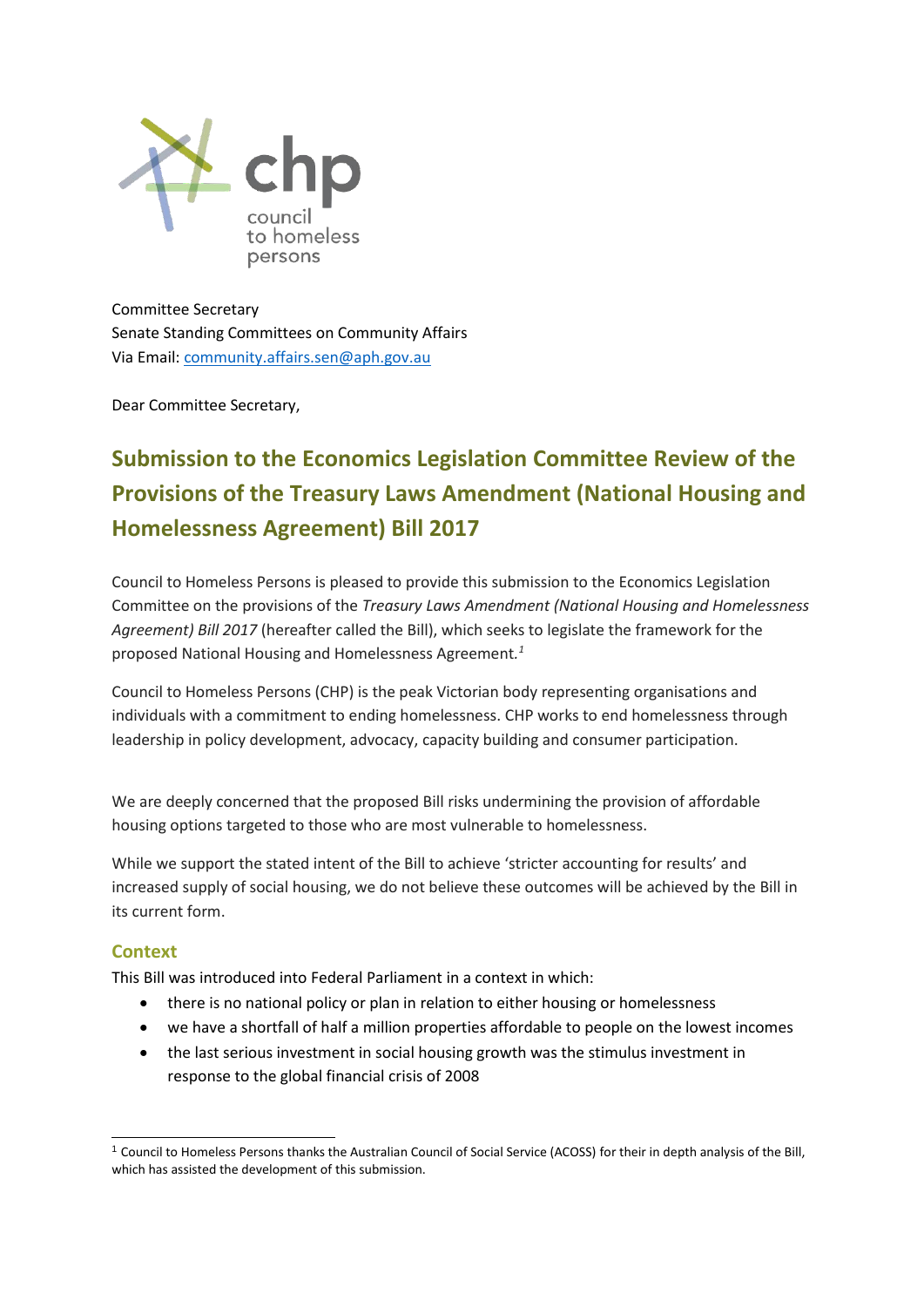- Federal investment in social housing through the NAHA, and the CSHA preceding it, has for decades been at a level inadequate to achieve the growth needed to meet need
- Australia's national homelessness policy settings have not had a significant update since the Rudd Labor Government's The Road Home policy of 2008/9
- Australia's major investments in homelessness services are the crisis responses developed in the 1990's under SAAP and demonstration projects funded through the NPAH flowing from that period, and
- Australia's housing tax settings actively contribute to housing price inflation, and fail to stimulate investment in low cost rental housing.

Critical solutions needed to address this housing affordability crisis, and increasing rates of homelessness, include the development of a national affordable housing strategy that includes:

- reform of federal policy drivers of the housing affordability crisis, including taxation
- new investment to drive significant growth in social housing,
- new incentives to stimulate private sector investment in affordable housing
- reform of Commonwealth Rental Assistance to ensure low-income earners have adequate purchasing power in the rental market, and
- commitments from state and territory governments to match new funds with state investments and other state actions to leverage new supply.

A national strategy to end homelessness requires additional funding to take demonstrated best practice to scale across the country and federal action to address the major *drivers* of homelessness, including:

- domestic and family violence
- inadequate availability of low cost rental housing, and
- inadequate level and security of incomes for people reliant on social security payments.

The Federal Government has taken none of these critical steps. Instead the Bill as proposed:

- requires only state and territory government to produce housing and homelessness plans
- introduces mechanisms that are likely to result in funding gaps and cuts, and
- broadens the scope of funding priorities to shift resources to less vulnerable cohorts.

## **The need for a national affordable housing plan**

The Federal Government has policy responsibility for most of the critical drivers of Australia's housing affordability crisis. A national housing plan, developed collaboratively with the states and territories, also has capacity to leverage additional funding, and other actions within state policy jurisdiction.

Unfortunately, the Bill in its current form does not include any requirement on the Federal Government to deliver a plan, and instead in the Bill's [Explanatory Memorandum](http://parlinfo.aph.gov.au/parlInfo/download/legislation/ems/r6005_ems_a8236f9a-4d7a-4e7d-a965-45286380b13f/upload_pdf/650869.pdf;fileType=application%2Fpdf) shifts blame to the states and territories for outcomes that are primarily driven by federal policy drivers, including increasing homelessness, and housing stress in the rental market.

Change is needed in the Bill to more effectively capture the shared responsibility and shared capacity of both the Federal Government and states and territories to contribute to achievement of outcomes.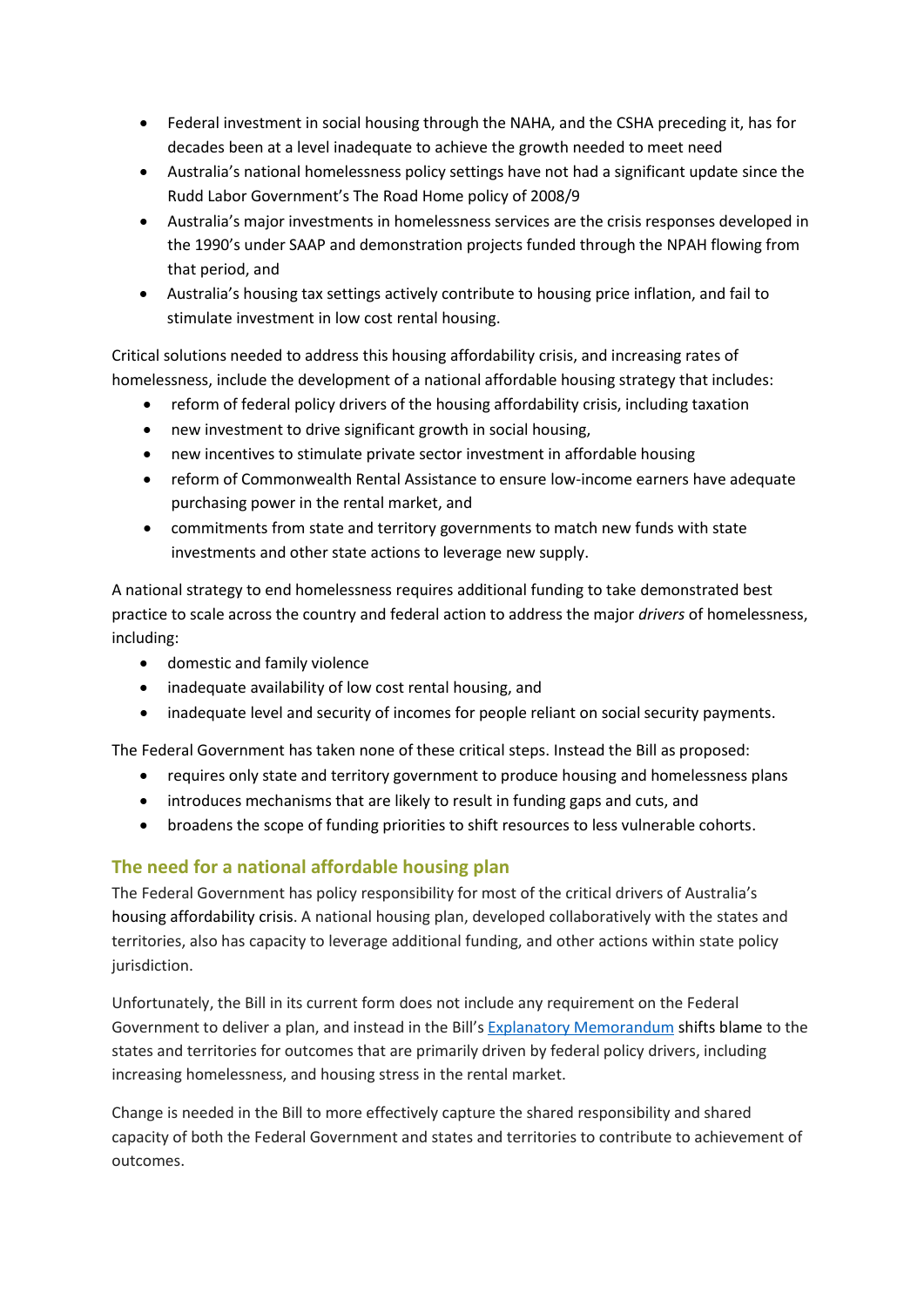**RECOMMENDATION 1:** Where the legislation currently imposes a requirement on States to develop housing and homelessness plans, we propose that this requirement apply equally to the Federal Government, so that the new agreement forms part of a new national housing affordability and homelessness strategy.

#### **The need for additional federal investment in social housing**

In 2017, 195,000<sup>2</sup> Australian households are on social housing wait lists. For many, the wait is indefinite. Each year, 288,000<sup>3</sup> Australians came to homelessness services for assistance, and that number is only expected to grow. Australia is in the midst of a housing and homelessness crisis.

Yet the Federal Government has failed to deliver any new funding to support the increased number of people experiencing homelessness every day. Over 66,000 people<sup>4</sup> were turned away from a homelessness service last year without receiving any support. Meanwhile there is a shortfall of 458,000 affordable homes across Australia. 5

It is plain that more must be done. Yet the Federal Government has indicated it will not commit to any new funding for social housing growth.

**RECOMMENDATION 2:** The National Housing and Homelessness Plan proposed in this submission as an inclusion in the legislation needs to be underpinned by additional growth funding to boost the supply of housing available to low income households and those at risk of or experiencing homelessness, and fund additional support services taking best practice to scale across the country.

#### **The potential for funding gaps and cuts to social housing and homelessness**

The Bill includes a mechanism to terminate the current ongoing National Specific Purpose Payment, through which funds are guaranteed to flow to the states and territories from the Commonwealth under the National Affordable Housing Agreement (NAHA), as of 1 July 2018.

The guaranteed and ongoing funding would be replaced by a conditional agreement, with conditions to be based on a federal assessment of the credibility of state housing plans, and on *any 'other matters'* to be included in bilateral supplementary agreements.

The new agreement would also include federal funds currently flowing to the states under the National Partnership Agreement on Homelessness (NPAH).

The conditions included in the Bill, introduce mechanisms which could be used by a Federal Government could potentially withhold funding to the states and territories, if targets imposed by the Federal Government aren't achieved.

Given that the Federal Government has sought to blame the states for not achieving targets in the NAHA (such as a reduction in homelessness) that are primarily driven by federal policy drivers (see

1

<sup>&</sup>lt;sup>2</sup> Based on Steering Committee for the Review of Government Service Provision data, Report on Government Services 2017 <sup>3</sup> Australian Institute of Health and Welfare,*Specialist Homelessness Services Collection,* 2017

<sup>4</sup> Ibid

<sup>5</sup> Hulse, K., Reynolds, M., Stone, W. and Yates, J., (2015) Supply shortages and affordability outcomes in the private rental sector: short and longer-term trends, AHURI Final Report No.24 Melbourne: Australian Housing and Urban Research Institute. Available from: <http://www.ahuri.edu.au/publications/projects/p51018> .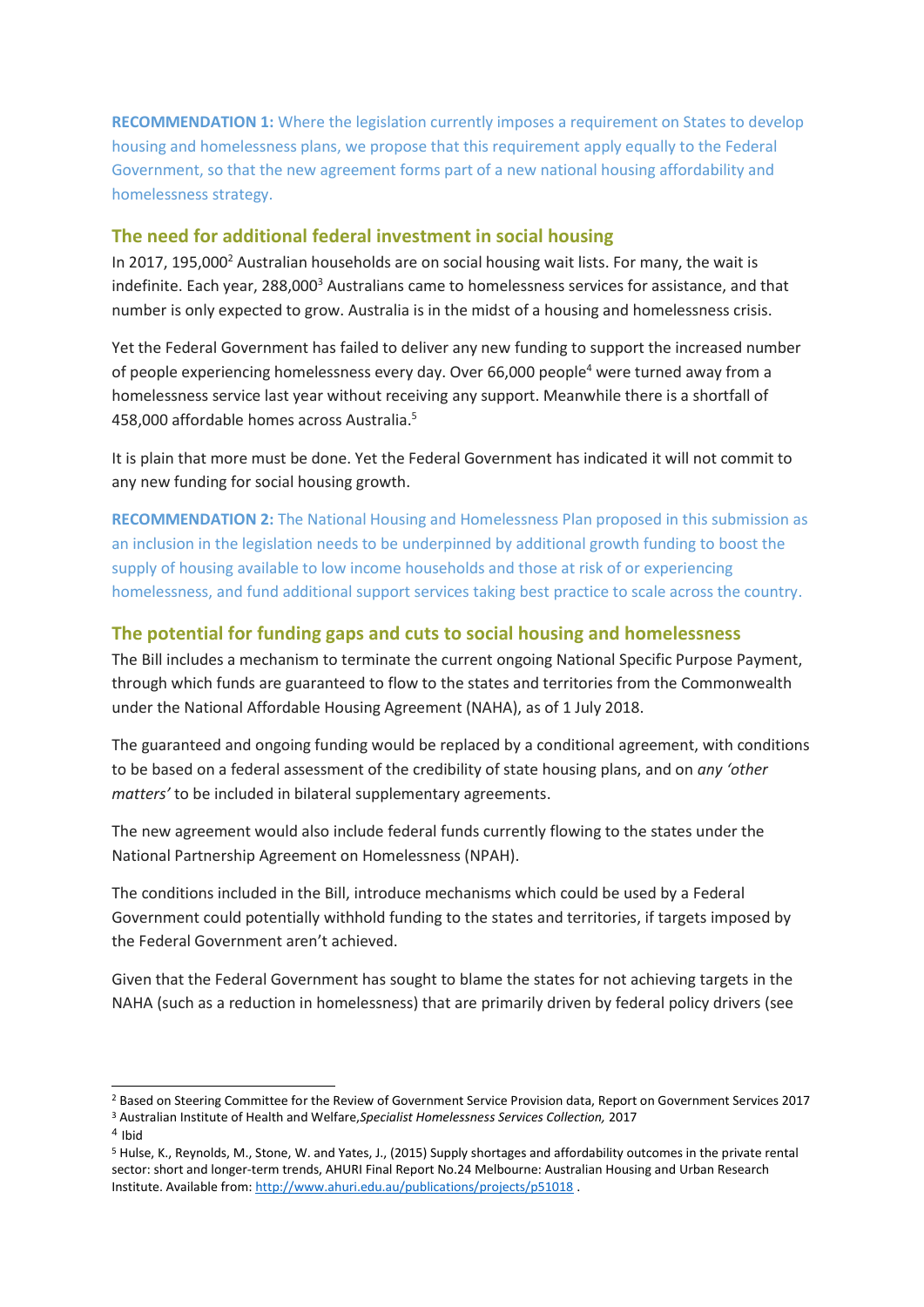1.14 in the [Explanatory Memorandum\)](http://parlinfo.aph.gov.au/parlInfo/download/legislation/ems/r6005_ems_a8236f9a-4d7a-4e7d-a965-45286380b13f/upload_pdf/650869.pdf;fileType=application%2Fpdf), the likelihood of the Federal Government imposing unrealistic conditions on the states needs to be a consideration.

The Bill imposes a particular funding risk for 2018, with the termination of the NAHA funding. This means no funding will flow to the states for housing and homelessness until they have signed a new primary agreement (between the Federal Government and all the states and territories) *and* a supplementary agreement (between each state separately and the Federal Government). This places the states in an extremely poor situation to negotiate fair and realistic targets. A process that is more likely to maximize outcomes would see the current arrangements continue until a national agreement has been agreed, and signed by all the states and territories and the Federal Government.

Should funding to states and territories for housing and homelessness services be cut, the 394,000<sup>6</sup> Australian households who currently reside in social housing would be put at risk of homelessness, and services to the 288,000<sup>7</sup> Australians who access specialist homelessness support in a year would be reduced.

**RECOMMENDATION 3:** That the Bill be amended to clarify the scope of the legitimate funding conditions, including that the term 'credible' to describe the required state housing plans be clearly defined, and that any additional requirements to be included in designated agreements be identified.

**RECOMMENDATION 4:** That the transitional arrangements be amended so that the new funding arrangements do not come into effect until all the states and territories have agreed to a new primary (multiparty) agreement, and that supplementary bilateral agreements are removed as a condition of funding. This would require a commitment to extend the NAHA and NPAH if the new agreement was not completed by 30 June 2018.

**RECOMMENDATION 5:** That the consequences of the states not meeting targets set be made clear, and specifically not include financial penalties that will impact on funding for housing and homelessness services for people on low incomes. Instead of financial penalties, we propose that governments that are not meeting set targets be required to provide a public explanation, and develop and publish a plan to improve performance.

#### **Redirecting funding to less vulnerable cohorts**

1

Funding in the current NAHA is primarily used for provision of public housing that is targeted to the lowest income households, and for delivery of homelessness services. Already the resources available to these programs are too little to meet the greatly increased demand that we have seen since the housing and homelessness crisis began.

The Bill outlines that the scope of the NHHA will be broader to include housing affordability in the broader residential property market. This could include provision of affordable housing and low cost home ownership products. However, no additional funding is planned to be committed to achieve these broader outcomes. Given that the current level of resources is already busy delivering

<sup>6</sup> Based on Steering Committee for the Review of Government Service Provision data, Report on Government Services 2017 <sup>7</sup> Australian Institute of Health and Welfare, *Specialist Homelessness Services Collection,* 2017